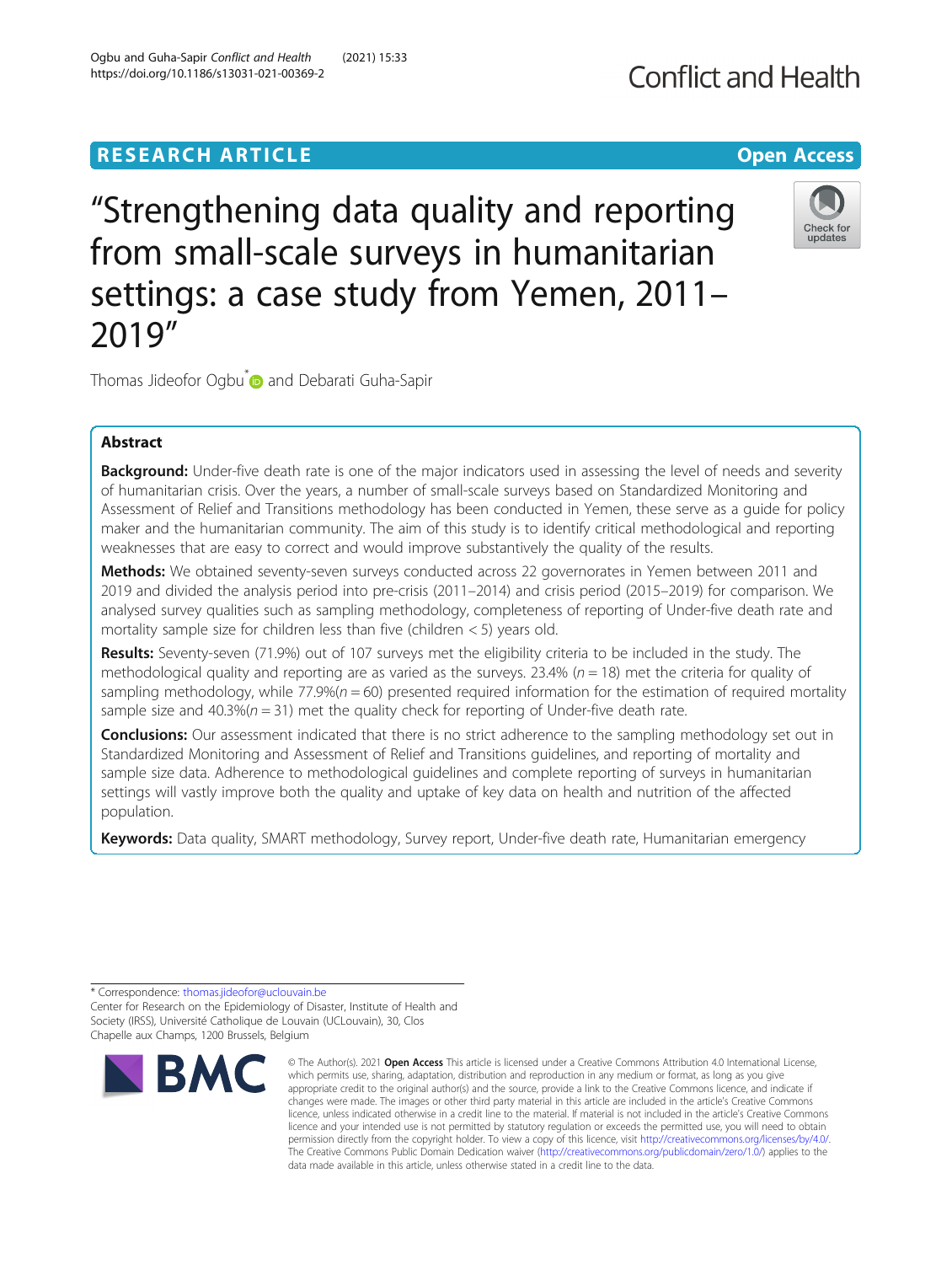# Background

Since the beginning of the ongoing conflict in 2015, the humanitarian crisis in Yemen has continued to deteriorate, negatively affecting all aspects of life in the country. Lack of food, decreasing access to safe water and sanitation services, and a dysfunctional health system continue to be the harsh and deadly realities of daily life [\[1](#page-7-0)]. In 2013, child deaths occurred at a rate of 53/1000 live births, but by 2016 had increased by 7.2% [\[2](#page-7-0)]. At the end of 2019, more than three million were internally displaced persons (IDPs) and over 24 million were in need of humanitarian assistance [[3\]](#page-7-0). While the expected deaths from direct and indirect causes at the end of 2019 is 233,000 deaths and children under the age of five accounted for 60% of these deaths [[4\]](#page-7-0).

Further complicating the situation, disease runs rampant, as health facilities are inaccessible or plagued with shortages of medicine, vaccines, electricity and health care workers [\[1](#page-7-0), [5\]](#page-7-0). As a result, severe outbreaks of vaccine preventable and other diseases occur regularly. For example, measles outbreaks are frequent with 6641 cases reported between 2017 and 2018, suggesting a breakdown of regular vaccination coverage [[6\]](#page-7-0). A simultaneous outbreak of diphtheria, a relatively rare disease today, reported 1294 cases [[7\]](#page-7-0). Finally, a cholera epidemic, a deadly disease in undernourished children, broke out in Yemen with more than 1 million suspected cases between April and December 2017 [\[5\]](#page-7-0). The severity of such outbreaks is difficult to assess as many deaths occur at home and remain unreported. Humanitarian organizations use smallscale surveys to fill such gaps and estimate mortality rates in affected communities, with the aggregation of this data creating a more accurate picture of a crisis. Here, the methodological and reporting quality of these surveys are central to providing accurate and reliable data for reporting to donors and other stakeholders involved.

In Yemen, available national level data are often inadequate and outdated — the last census is from 2004 while the most recent Demographic and Health Survey (DHS) is from 2013. Humanitarian aid programmes increased substantially since 2015, and are now in their fifth year of operations. They often lack useful evidence and credible field data essential for assessing the severity of the situation and equally importantly required for targeted and impactful interventions. Typically, mortality rates and other indicators, such as prevalence of common childhood diseases or vaccination coverage, are key inputs for decision-making and increasingly are collected through small-scale surveys. In the past, these surveys have mainly focused on nutrition and mortality assessments among children  $<$  5 years of age to produce estimates of crude death rates (CDR), under-five death rates (U5DR), morbidity rates, and other household related indicators (e.g. water, sanitation, and hygiene variables).

In severe humanitarian crises, U5DR is a common indicator for setting priorities and assessing needs. These rates, measured against baseline estimates, provide insights into the effect of interventions aimed at containing mortality [\[8](#page-7-0)]. As data gets increasingly rare from these settings, the use of estimates from small-scale surveys allows for the evaluation of trends and impacts of key nutritional and health indicators  $[9-11]$  $[9-11]$  $[9-11]$ . The advantages of these surveys are that they are cost-effective, easy, quick to deploy in affected areas [\[12](#page-7-0)], and have a rapid turnaround time. Most are cross-sectional surveys using cluster samplings and are based on the now widely used 'Standardized Monitoring and Assessment for Relief and Transitions' (SMART) methodology [[13,](#page-7-0) [14](#page-7-0)]. Statistically stable sampling methods and adequate sample sizes are essential to obtain representative and accurate results [[15\]](#page-7-0). In addition, a key aspect for the findings to be credible and validated is a scientific and complete presentation of survey methods and results. There are on-going efforts to strengthen the quality of these surveys, which are an invaluable data source and serves the humanitarian community. More importantly, the results of these surveys and their reliability underwrite critical decisions on where and when to provide lifesaving aid. Operational researchers increasingly use this source of secondary data for identifying patterns and measuring trends [\[9](#page-7-0)–[12](#page-7-0), [16,](#page-7-0) [17\]](#page-7-0). Any inherent methodological weaknesses related to application in the field can detract from the quality of their results and compromise decisions. Finally, these surveys and their management represent a fair proportion of humanitarian aid resources with a push towards efficiency and credibility.

Recognizing fully that the realities in humanitarian settings pose severe challenges to conduct field surveys, our focus of this paper is to identify critical methodological and reporting weaknesses that are easy to correct and would improve substantively the quality of the results. It is not an exhaustive critical sweep of all drawbacks in this approach.

# **Methods**

## Search strategy and exclusion criteria

We conducted a search of surveys in Yemen from two major sources – the Complex Emergency Database (CE-DAT) and the United Nations Office for the Coordination of Humanitarian Affairs (OCHA) database. We also searched other online repositories maintained by humanitarian agencies, such as United Nations High Commission for Refugees (UNHC R), United Nations International Children's Emergency Fund (UNICEF), World Food Program (WFP), World Health Organization (WHO), Médecins Sans Frontieres (MSF) International, Action Against Hunger (AAH), CARE International and ReliefWeb. Additionally, we conducted a Google search and contacted experts at UNICEF Sanaa for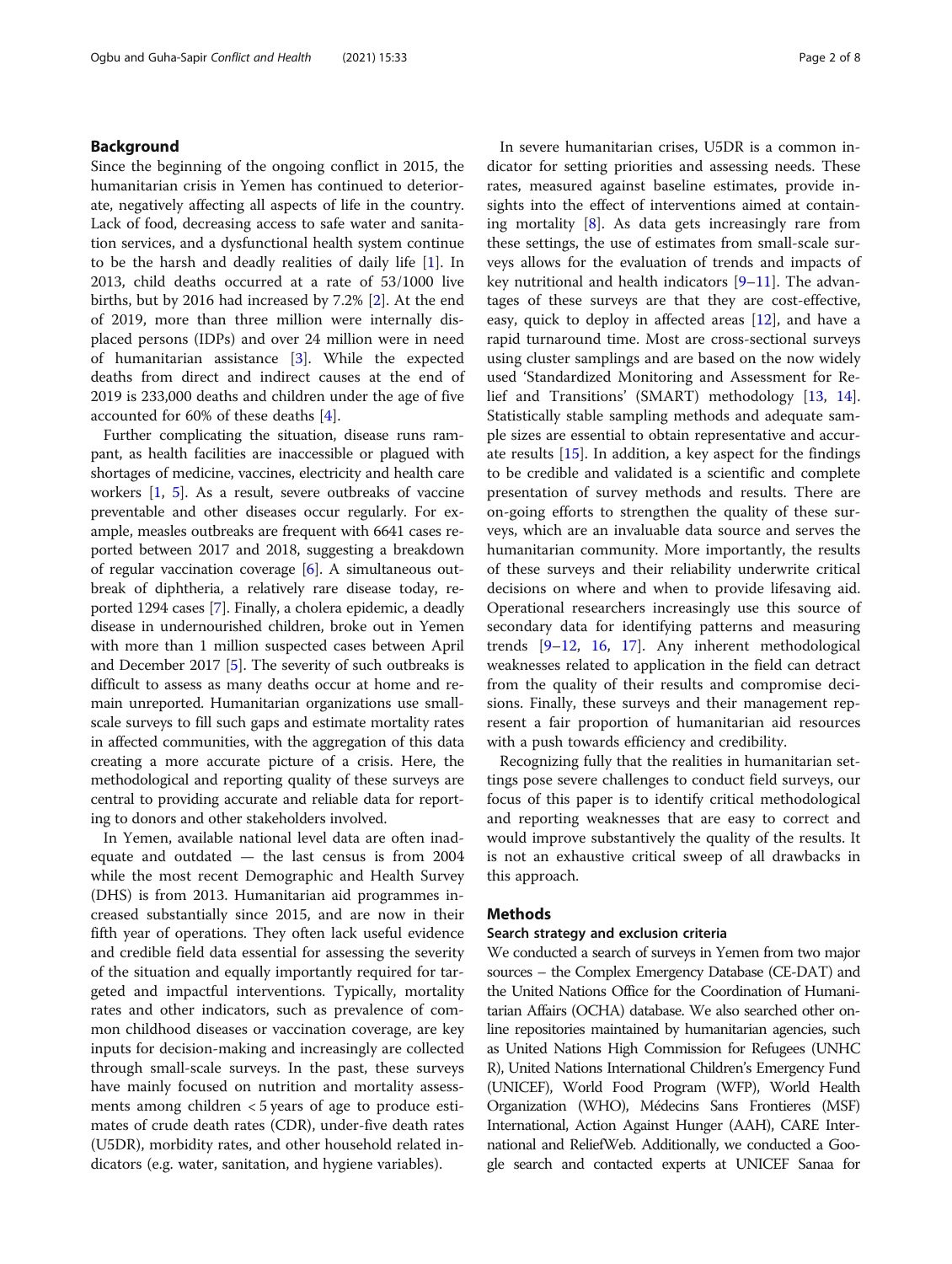<span id="page-2-0"></span>possible nutrition and mortality surveys conducted in Yemen during the period under consideration.

We only included reports designed to assess the nutritional status and mortality of children < 5 years old in Yemen. We excluded surveys from the following sources; (i) those conducted in refugee camps, whose populations are non-nationals and receive UNHCR aid; (ii) large-scale surveys, such as DHS (USAID), that do not qualify as being rapid or as frequent as small-scale surveys; and (iii) Emergency Food Security and Nutrition Assessment Surveys, which focus principally on food security. We also excluded surveys that were set up to assess only nutritional indicators, or those in Arabic which did not present a sufficient level of detail or transparent language when translated.

### Data extraction

We extracted the following data from survey reports: recall period, number of under- five deaths within the recall period, under five sample size, number of births within the recall period, number of children < 5 years old that joined/left the household within the recall period, and the reported U5DR. We also extracted confidence intervals, if reported, and if estimation of U5DR was stated as one of the main objectives of the survey. Additional data on sampling technique and survey methodology such as number of clusters selected, method of clusters and household selection and if data were collected from every household sampled, were extracted from reports and summaries.

### Assessment of the methodological quality

We evaluated the reports using three main, straightforward but essential parameters:

- a) The sampling methodology.
- b) Presentation of sample size calculation.
- c) Statistical reporting of U5DR.

Given the lack of updated information on population size from various administrative levels in Yemen, we

considered a sampling methodology to be sufficient if it is based on the guidelines presented in Table 1. In cases where one of the survey objectives was to measure U5DR, nutrition survey guidelines recommend an additional sample size calculation for mortality that is representative of the targeted population  $[14, 23]$  $[14, 23]$  $[14, 23]$  $[14, 23]$  $[14, 23]$ . The calculation of sample size depends on recall period, design effect, precision, average household size, household non-response rate and expected mortality rate. The objective of the survey determines choices related to precision, recall period and design effect that influences sample size calculations. The choice of recall period will vary based on whether we expect to capture the effect of a famine or general variations in nutrition. For a report and its data to be considered quality, they should be methodologically transparent; the results should clearly state all parameters used for calculating and reporting U5DR, and to do so using the recommended standard units that allow for inter-survey, baseline comparisons and for comparisons with surveys from other conflict affected countries. The calculation of U5DR, as outlined in the SMART manual, requires information on the number of sampled under-five children, the recall period, the number of in/out-immigration of under-five children, and the number of births. If the estimated population of children < 5 years old in an interval (mid-interval population i.e. the estimated population at the middle of the time interval under consideration) is used as the denominator in calculating the U5DR, the mid-population should be reported. We appraise our three defined parameters based on the criteria presented in Table 1.

# Results

### Study characteristics

We extracted 107 survey reports conducted in Yemen between 2009 and 2019 (see Fig. [1](#page-3-0)) from CE-DAT and the OCHA database. Some surveys were in report format while others were in the form of detailed Power-Point presentations. Of the 107 surveys, 77 were included in this study, covering the period 2011 to 2019. About 28.0% ( $n = 30$ ) of the surveys were excluded for

Table 1 Criteria for the assessment of methodological quality

| Assessment                                 | Methodological Quality Criteria (MQC)                                                                                                                                                                                                                                                                                                                                                                                                                                                                          |
|--------------------------------------------|----------------------------------------------------------------------------------------------------------------------------------------------------------------------------------------------------------------------------------------------------------------------------------------------------------------------------------------------------------------------------------------------------------------------------------------------------------------------------------------------------------------|
| Sampling methodology                       | i) For cluster surveys, the number of clusters chosen should be $\geq$ 30 [14, 18, 19]<br>ii) Clusters are selected using probability proportional-to-population-size sampling (PPS) [14, 20]<br>iii) In the second stage of sampling, households are selected using systematic or simple random sampling methods<br>(not Expanded Program on Immunization methods (EPI)) [21]<br>iv) Mortality data are collected from all selected households, irrespective of presence/absence of children < 5 years<br>old |
| Presentation of sample size<br>calculation | i) Separate sample calculations and mortality estimates [22]<br>ii) Parameters required for sample size calculation are transparent/reproducible                                                                                                                                                                                                                                                                                                                                                               |
| Statistical reporting of U5DR              | i) Information required for the estimation of U5DR are reported<br>ii) U5DR is expressed as number of deaths per 10,000/day [13]<br>iii) Confidence limits for U5DR are reported                                                                                                                                                                                                                                                                                                                               |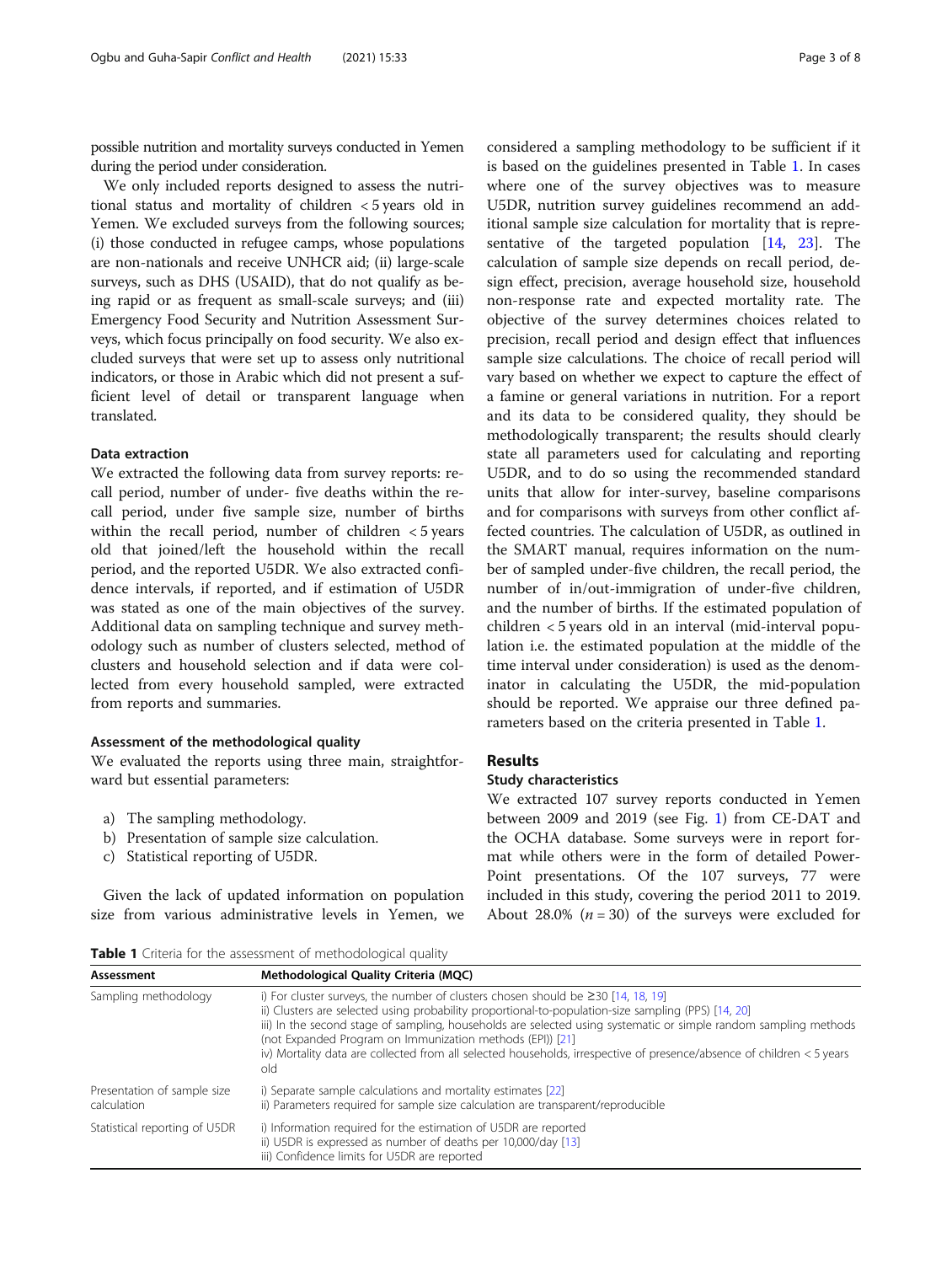<span id="page-3-0"></span>

reasons ranging from 'being conducted in camps' to those 'only assessing nutritional indicators' [\[24](#page-7-0)–[28\]](#page-7-0). For the purpose of this study, we divided surveys into 'preconflict' (2011–2014) or 'conflict' periods (2015–2019). Thirty-one surveys (40.3%) were from the pre-conflict period, and 46 (59.7%) were from the conflict period.

### Sampling methodology

From the results in Table 2, all surveys ( $n = 77$ ) reported either using a 'Probability Proportionate to Population Size' (PPS) sampling methodology or reported using the SMART guidelines which recommend the use of PPS for cluster selection. All surveys (100%) reported using at least 30 clusters and the PPS method for cluster selection during the sampling process. Two surveys conducted in the conflict period did not explicitly indicate the use of PPS for cluster selection, rather they reported "… 30 clusters were chosen in each area based on the Emergency Nutrition Assessment (ENA) software for SMART". However, the selection of clusters by

ENA software depends on the PPS method [[22\]](#page-7-0). In our dataset, nearly all surveys in the pre-conflict period (96.8%,  $n =$ 30) and less than half of surveys in the conflict period (41.3%,  $n = 19$ ) used the EPI method of 'spin-the-pencil' assisted random start for household selection at the second stage of sampling. Furthermore, most surveys from both preconflict and conflict periods (100 and 78.3%, respectively) indicated that all selected households were surveyed for mortality, whether there were children < 5 years old present or not. SMART Guidelines strongly recommend simple or systematic random sampling for household selection as a more statistically sound approach to reduce bias and increase representativeness than that of the modified EPI methods [\[14](#page-7-0), [22\]](#page-7-0). Most of the surveys implemented in the field still used modified EPI methods (63.6%) to a varying degree.

Based on the MQC in Table [1](#page-2-0), only 23.4% of surveys met all the criteria for sampling methodology: selecting at least 30 clusters, using PPS in the selection of clusters, using random or systematic methods for household

| <b>Existed</b> $\frac{1}{2}$ and $\frac{1}{2}$ and $\frac{1}{2}$ intermodulus $\frac{1}{2}$ for $\frac{1}{2}$ , $\frac{1}{2}$ comadeted in Terment montrizer to zone |                                                   |                            |                     |  |  |
|----------------------------------------------------------------------------------------------------------------------------------------------------------------------|---------------------------------------------------|----------------------------|---------------------|--|--|
|                                                                                                                                                                      | <b>Pre-Conflict</b><br>$n\frac{9}{6}$<br>31 (100) | Conflict                   | <b>Total</b>        |  |  |
|                                                                                                                                                                      |                                                   | $n\frac{9}{6}$<br>46 (100) | $N(\%)$<br>77 (100) |  |  |
| Sampling methodology                                                                                                                                                 |                                                   |                            |                     |  |  |
| PPS for selection of cluster                                                                                                                                         | 31 (100)                                          | 46 (100)                   | 77 (100)            |  |  |
| Number of clusters $\geq$ 30                                                                                                                                         | 31 (100)                                          | 46 (100)                   | 77 (100)            |  |  |
| Non-use of mod. EPI for selecting HH <sup>a</sup>                                                                                                                    | (3.2)                                             | 27(58.7)                   | 28 (36.4)           |  |  |

Table 2 Quality of sampling methodology for 77 surveys conducted in Yemen from 2011 to 2019

 $a$  Non-use of modified EPI for selecting Household. For surveys that used modified EPI for selection household (pre-conflict  $n = 30(96.8\%)$ , conflict,  $n = 19(41.3\%)$ ; overall,  $n = 49(63.6%)$  <sup>b</sup> Of the 67 surveys 34 (50.7%) — pre-conflict  $n = 14$  and conflict  $n = 14$  — reported appointment for revisit in the absence of members of the family or children

All HH surveyed for U5DR <sup>b</sup> 31 (100) 36 (78.3) 31 (100 36 (78.3) 67 (87.0) Sampling methodology criteria met 1 (3.2) 17 (37.0) 18 (23.4)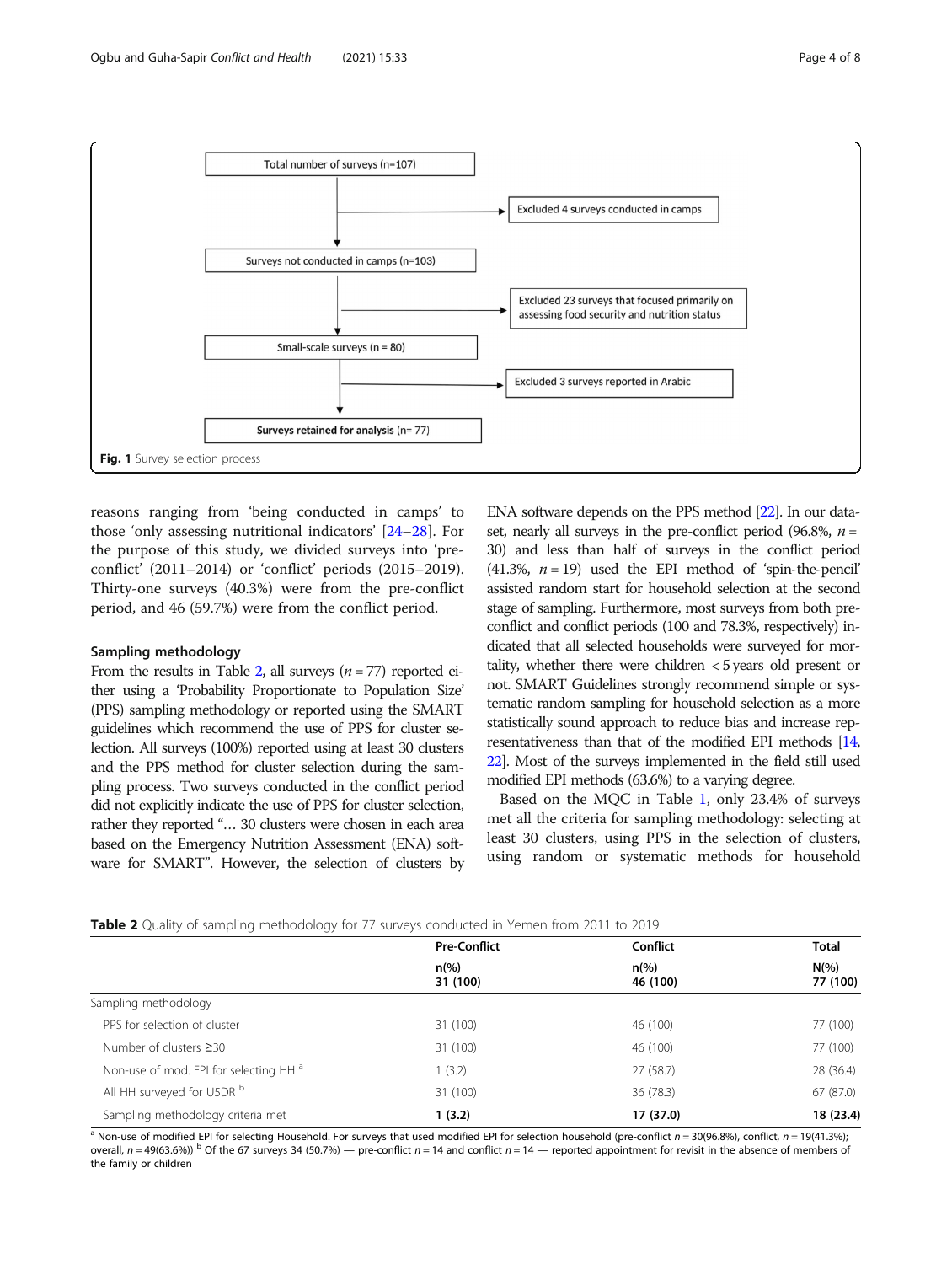Table 3 Quality of reporting of 77 surveys conducted in Yemen from 2011 to 2019

|                                               | <b>Pre-Conflict</b><br>$n\left(\%\right)$<br>31 (100) | Conflict<br>n(%)<br>46 (100) | <b>Total</b><br>$N(\%)$<br>77 (100) |
|-----------------------------------------------|-------------------------------------------------------|------------------------------|-------------------------------------|
| Reported U5DR                                 | 27 (87.1)                                             | 40 (87.0)                    | 67 (87.0)                           |
| Parameters for U5DR est.                      | 15 (48.4)                                             | 16 (34.8)                    | 31 (40.3)                           |
| U5DR expressed in 10,000/day                  | 28 (90.3)                                             | 40 (87.0)                    | 68 (88.3)                           |
| Reported CIs for U5DR <sup>a</sup>            | 27 (87.1)                                             | 40 (87.0)                    | 67 (87.0)                           |
| U5DR reporting criteria met                   | 15 (48.4)                                             | 16 (34.8)                    | 31 (40.3)                           |
| Calculated mortality sample size <sup>b</sup> | 24 (77.4)                                             | 36 (78.3)                    | 60 (77.9)                           |
| Recall period                                 | 31 (100)                                              | 46 (100)                     | 77 (100)                            |
| Design effect                                 | 24 (77.4)                                             | 36 (78.3)                    | 60 (77.9)                           |
| Desired precision                             | 24 (77.4)                                             | 36 (78.3)                    | 60 (77.9)                           |
| Expected death rate                           | 24 (77.4)                                             | 36 (78.3)                    | 60 (77.9)                           |
| Non-response rate                             | 24 (77.4)                                             | 36 (78.3)                    | 60 (77.9)                           |
| Average household size                        | 24 (77.4)                                             | 36 (78.3)                    | 60 (77.9)                           |
| Sample size reporting criteria met            | 24 (77.4)                                             | 36 (78.3)                    | 60 (77.9)                           |

a surveys that reported estimated 0/10000/day U5DR were considered to have reported Cis. <sup>b</sup> reported parameters for sample size calculation

selection, and surveying all selected households, irrespective of whether children < 5 years old were present or not.

Moreover, 40 surveys allowed for the calculation of standard error (SE) for both CDR and U5DR [see Additional file [1\]](#page-6-0). We observed that the SE for CDR is consistently smaller than that of the corresponding U5DR, with the exception of one survey (Hajjah) which produced a larger SE for the CDR than for the U5DR. As large SEs often signal an undependable sample size, the estimate of U5DR are likely to be of low precision and accuracy of the results are weak. This effectively, limits their use for both advocacy and planning purposes. We note that the SMART methodology guidelines specifically recommend a separate calculation of sample size for the estimation of U5DR. However, with the exception of one, the SMART recommendation was not followed in any the other surveys we have analyzed.

## Presentation of sample size calculation

From the results in Table 3, among surveys in the preconflict and conflict periods, 77.4 and 78.3%, respectively, provided adequate information for the calculation of mortality sample size. Out of the 77 surveys included in this study, 60 (77.9%) surveys met the criteria for sufficient reporting of key parameters to recalculate mortality sample size namely: recall period, design effect, desired precision, expected death rate, non-response rate and average household size.

### Statistical reporting of U5DR

Overall, of the 77 surveys in this study, 40.3% ( $n = 31$ ) met the criteria for the sufficient reporting of U5DR.

Out of the 67 surveys that reported U5DR and its confidence intervals, expressed U5DR in widely used units of 10,000/day, 31 reported the parameter for the estimation of U5DR — number of deaths among children < 5 years old, number of births, and the number of children < 5 years old that joined or left the household within the recall period. In terms of period, a little more than 48.4%  $(n = 15)$  of surveys conducted in the pre-conflict period  $(n = 31)$  and approximately 34.8%  $(n = 16)$  from the conflict period ( $n = 46$ ) met the criteria for sufficient reporting of U5DR.

# **Discussion**

The application of EPI and overall methodological quality Overall, the majority of surveys within this study fall short of the aforementioned sampling methodology criteria, thus affecting the precision and robustness of results. The SMART sampling method, a two-stage cluster design developed independently of EPI, but informed by its approach. It borrowed the EPI 'spin-the pencil' assisted random start method for household selection at the second stage of sampling. The SMART team, clearly aware of the significant biases [[14](#page-7-0), [22\]](#page-7-0) inherent in this approach, offered a second option to its field users. This option is consistent with the classical and sound methods of using full enumeration of the households in the cluster from which a simple random systematic sample was drawn. For the first stage, both techniques use a two-stage cluster approach, based on PPS cluster selection methods. However, the second stage of household selection is where we begin to see discrepancies. In general, cluster sampling is widely used in humanitarian settings due to the lack of acceptable sampling frames, dispersed populations and security constraints [[29](#page-7-0)–[31](#page-7-0)]. Though efficient in humanitarian settings, this method cannot estimate mortality at lower administrative levels (i.e. divisions or districts) unless a sample of at least 30 high-resolution clusters are selected [[32](#page-7-0)], which is difficult to do in such settings. Due to differences in cluster sizes, the chances of selecting individuals from the clusters are not equal. This produces selection bias and lowers the precision compared to simple random or systematic sampling techniques of the same size. To circumvent these problems, surveyors use PPS in selecting clusters to ensure that larger clusters have a higher selection probability, compared to clusters of smaller sizes [[14\]](#page-7-0). Sampling at least 30 clusters increases the number of households included for the mortality estimate, hence, improving precision [\[14](#page-7-0), [32](#page-7-0)]. To ensure representativeness while minimizing bias, SMART recommends the use of simple random or systematic sampling methods over EPI methods for selecting households from the chosen clusters. Our analysis of 77 surveys revealed that the majority of assessments used modified EPI methods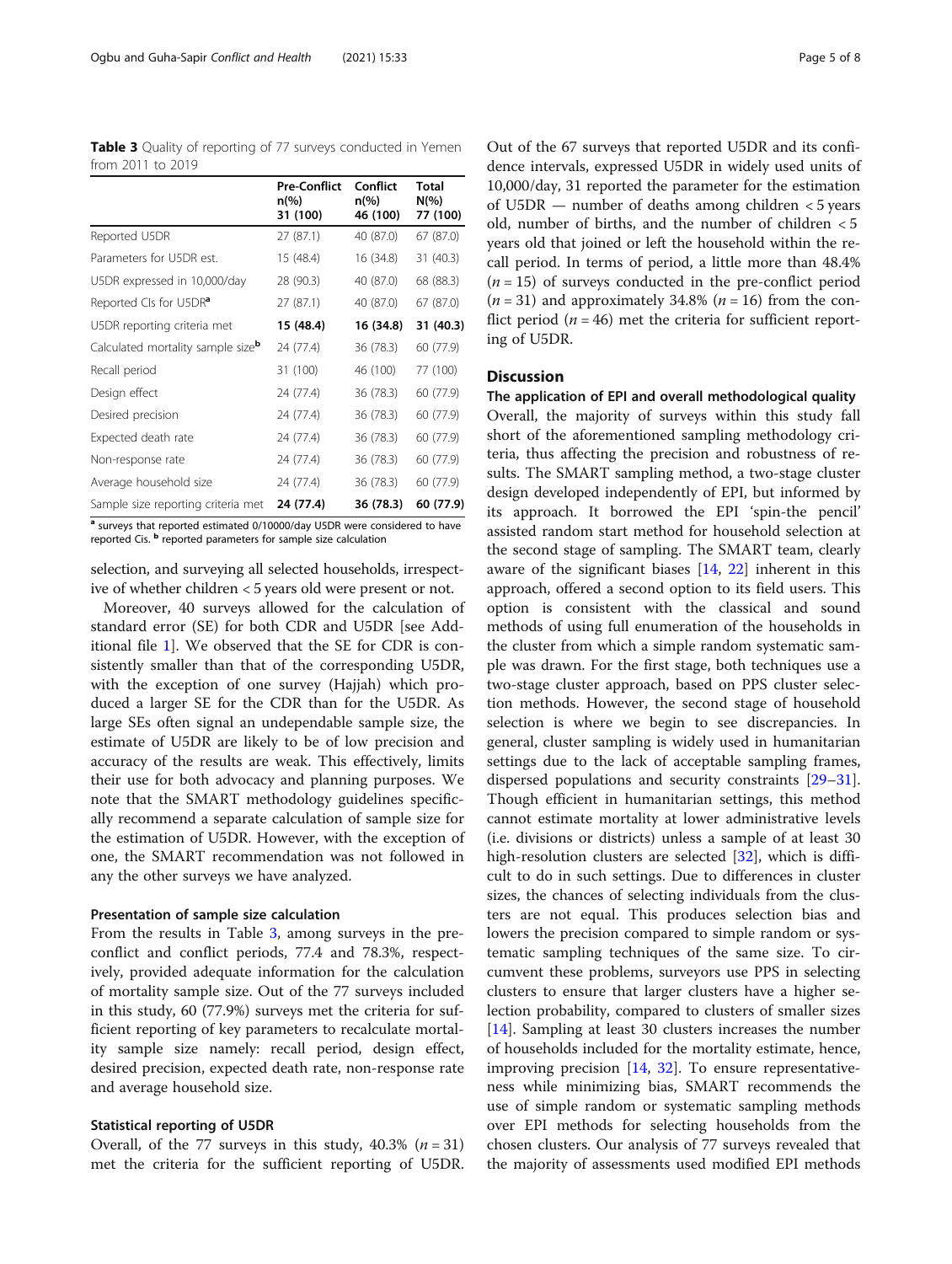in the second stage for household selection, despite its disadvantages [[21](#page-7-0), [29](#page-7-0)]. For these reasons, the SMART guidelines are quite clear and methodologically sound; the challenge is to ensure adherence to these guidelines, especially with household selection, to produce valid and precise estimates [\[15](#page-7-0)] for use in policy decisions and scientific studies.

### Reporting sample size calculation and U5DR statistics

The accurate and complete presentation of the survey methods, parameters used in sample size calculation and mortality estimation is foundational to establishing reliable and comparable mortality and nutritional estimates. Moreover, data reliability from small-scale surveys depends on the design, precision of estimates, consistency of reported results, and the availability of sufficient information required to validate mortality estimates and sample size. Among the surveys analysed, overall reporting was consistent, but at times, there was insufficient information on why certain choices were made in choosing values for sample size calculations.

Overall, the majority of surveys failed to provide sufficient information for recalculating U5DR. Reproducibility is important for researchers and NGOs to confirm independently the accuracy and precision of the U5DR. Indeed, the accurate estimation of U5DR cannot be overemphasized; improper validation can potentially bias the results significantly and those of subsequent studies that depend on these estimates. Most importantly, the results of these estimates influence policy decisions and drive the allocation of hundreds of millions of dollars in food aid and related resources to the Yemeni government, as observed from 2011 to 2019 [[33](#page-7-0)–[36](#page-7-0)].

### Sample size calculation based on expected CDR

An important methodological consideration relates to the size of the sample used to calculate mortality rate. In the surveys included in this study, the expected percentage of children < 5 years old ranged between 13.2 to 22% of the survey population, most values were well above the national average of 14.1% [\[37](#page-7-0)]. In countries comparable to Yemen, the U5DR has been observed, to be substantially higher than the CDR. For example, a survey in Western Equatoria, South Sudan found the child death rate to be nearly twice that of the CDR in the same population (U5DR = 0.92 vs CDR = 0.49/10000/day). And another one in Oromiya region, Ethiopia the child death rate was reaching three times as much as the CDR  $(U5DR = 0.95 \text{ vs } 0.95\text{)}$  $CDR = 0.31/10000/day$  [[38](#page-7-0), [39\]](#page-7-0). In these surveys, the sample size calculation is based on CDRs drawn from previous surveys or Ministry of Health (MoH) reports and immunization statistics, rather than on an estimation of the expected U5DR. The sampling units in these methods are households where the number of members over the

age of five are likely to be higher than the numbers below 5 years of age. While this method may provide acceptable approximations of the true value of CDR, child deaths maybe seriously underestimated. For example, in one survey, the sample required for the estimation of U5DR was calculated at 123 households, based on the expected CDR. If we wished to maintain the same level of precision, the required sample for an accurate estimation of U5DR would then be 741 households, based on the expected U5DR from the same source as the expected CDR.

# Differences in survey quality between pre- and conflict periods

We may observed an improvement in the methodological quality and reporting over time due to accumulated experience and skills. If we compare methodologies used by the surveys in this study, we find that those conducted during the conflict period (2015–2019) show a qualitative improvement compared to those reported before the escalation of violence. For example, a governorate-level survey from the pre-conflict period (2013) selected at least 30 clusters using the PPS method and surveyed all chosen households using the EPI method, irrespective of the presence of children under-five [\[40\]](#page-7-0). In contrast, a conflict period (2018) survey in the same governorate employed simple random sampling methods to select households from an exhaustive list (a more robust statistical choice), instead of using the EPI method  $[41]$ . While sample selection methodology undoubtedly improved between the first (2013) and second (2018) survey, unfortunately, the reporting quality still needed attention.

Analysis of the report narratives suggest that improvements in methodology, especially using random sampling for selecting households, require more time and effort. Thus, using experienced NGO SMART survey teams could allow for the rapid application of SMART guidelines in the field, including enumeration of households and random sampling. Indeed, two strengths of the commonly used EPI methods is its ease of use and established protocol – key attributes in a state of insecurity. However, standardized protocols, developed by the SMART team, have encouraged field surveyors to abide by SMART guidelines for second stage households selection in the cluster sampling. This facility provided by the SMART secretariat has overridden the use of modified EPI methods (e.g. spin the pencil) in the household selection stage.

The reporting of sample size calculations and U5DR statistics were noticeably more complete in surveys from the pre-conflict period. Concerning the reporting where we notice little to no improvement over time, this may be due to priority placed on implementing the surveys, and subsequently followed by little interest in the actual 'writing up' of the results once the fieldwork is over.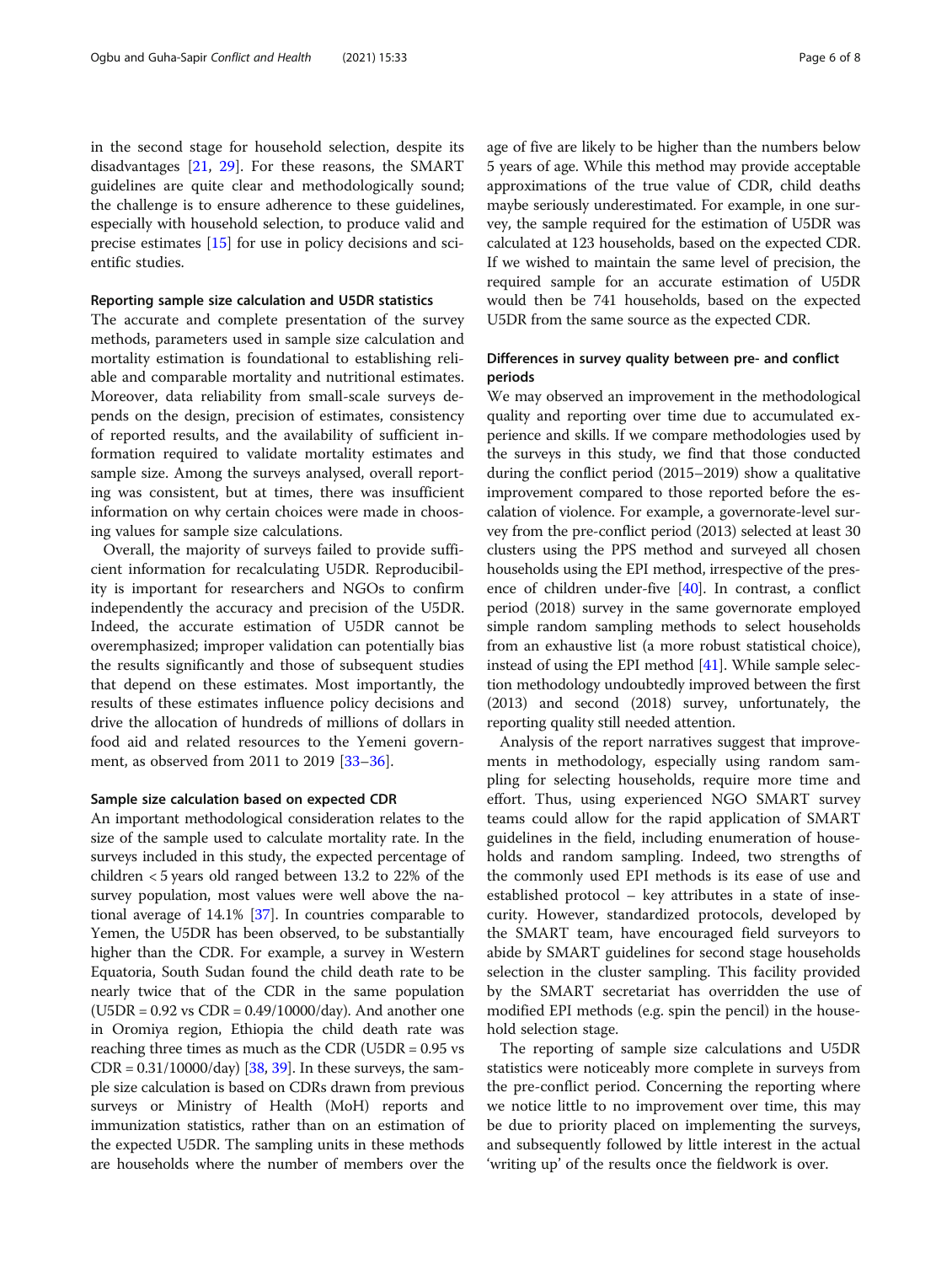<span id="page-6-0"></span>

| <b>Findings</b>                                                       | <b>Recommandations</b>                                                                                                                                                                                                                                                                                                                                                                |
|-----------------------------------------------------------------------|---------------------------------------------------------------------------------------------------------------------------------------------------------------------------------------------------------------------------------------------------------------------------------------------------------------------------------------------------------------------------------------|
| Use of modified expanded program on<br>immunization (EPI)             | The SMART manual does not recommend the use of modified EPI, however, in humanitarian settings<br>we recognize this method may be the most feasible, but should only be used when other options are<br>not possible.                                                                                                                                                                  |
| Insufficient reporting of parameters for<br>estimating U5DR           | Includes information on all parameters (number of deaths under-five, number of births, number of<br>out/in – migration of children under-five and recall periods) for the estimation of U5DR                                                                                                                                                                                          |
| Incomplete reporting of mortality sample<br>size estimates            | Includes information on parameters used for sample size estimation in the survey; Clearly indicates<br>and presents parameters used for nutrition and mortality sample size calculations separately. For<br>surveys in different zones, sample size calculation should be clearly presented for each zone or<br>indicated in the report that the same parameters were used for zones. |
| Use of CDR for the estimation of mortality<br>sample size calculation | SMART manual recommends separate calculation of sample size for U5DR. We suggested that should<br>this not be the case, enumerator should be able to indicator the reason for not calculating separate<br>U5DR sample size.                                                                                                                                                           |

Finally, we summarize our findings and recommendations in Table 4.

# Limitations

Our analysis is limited by the possibility that we may have inadvertently excluded surveys not found through the search strategy. However, we contacted field officers, from NGOs and the UN, but did not obtain any additional survey reports. We were also unable to address satisfactorily selection bias within surveys that may have otherwise been eliminated using simple random sampling or segmentation and sampling grid methods [\[21](#page-7-0)]. We did not have access to raw data for the 77 surveys and based our calculations on reported values. Future research, perhaps by the SMART team who are best placed to do so, should undertake comparative studies of at least the three aforementioned approaches to evaluate their performances and feasibility in conflict settings.

# Conclusion

Overall, small-scale surveys remain essential, and often, the only source of secondary data for the humanitarian community. Thus, it is imperative to continually improve the design, methodology and reporting of such surveys. Our recommendations are not overwhelmingly difficult to implement but could have a substantial impact on the quality and usability of these surveys. However, we recognize that user needs of survey results vary according to their objectives and that the current level of detail may be sufficient in some circumstances. Adherence to methodological guidelines and complete reporting of surveys in humanitarian settings will vastly improve both the quality and uptake of key data on health and nutrition of the affected population. Moreover, even if the small-scale surveys address the issues raised in this study, there is a larger issue of the ability of such small samples to capture mortality in the first place. This requires a wider discussion by sampling experts along with the consideration of humanitarian realities in the field. Legitimate resource constraints in

humanitarian setting for survey cost maybe an important driver to maintain small samples. Implementing such changes will require structural cooperation between academic and operational agencies within a constructive framework.

#### Abbreviations

Children < 5 years of age: Children less than five years of age; CDR: crude death rate; SMART: Standardized monitoring and assessment for relief and transitions; CE-DAT: Complex emergency database; OCHA: United Nations office for the coordination of humanitarian affairs; UNHCR: United Nations high commission for refugees; UNICEF: United Nations international children's emergency fund; WFP: World food programme; WHO: World health Organization; MSF: Medecins sans frontieres; AAH: Action against hunger; DHS: Demographic and health surveys; U5DR: Under-five death rate; MQC: Methodological quality criteria; EPI: Expanded programme on immunization methods; ENA: Emergency nutrition assessment; PPS: Probability proportion to size; SE: Standard error; NGO: Nongovernmental organization

## Supplementary Information

The online version contains supplementary material available at [https://doi.](https://doi.org/10.1186/s13031-021-00369-2) [org/10.1186/s13031-021-00369-2.](https://doi.org/10.1186/s13031-021-00369-2)

Additional file 1. Estimated standard error for CDR and U5DR based on reported confidence limits

#### Acknowledgements

We would like to thank Alexandria Williams for the constructive criticism of the manuscript. We are also grateful to Dr. Jose Manuel Rodrigues-Llanes for several discussions with him on related issues that informed this paper.

#### Authors' contributions

JTO contributed to data collection. JTO and DGS contributed to the study conception and developed the manuscript. The authors reviewed the manuscript and approved the final version of the manuscript for publication.

### Funding

Not application.

#### Availability of data and materials

The survey reports used in this study are publically available online at Humanitarian Response digital services of UNOCHA. Researchers that are interested in the survey results obtained from CE-DAT, are requested to contact the Center for Research on the Epidemiology of Disasters.